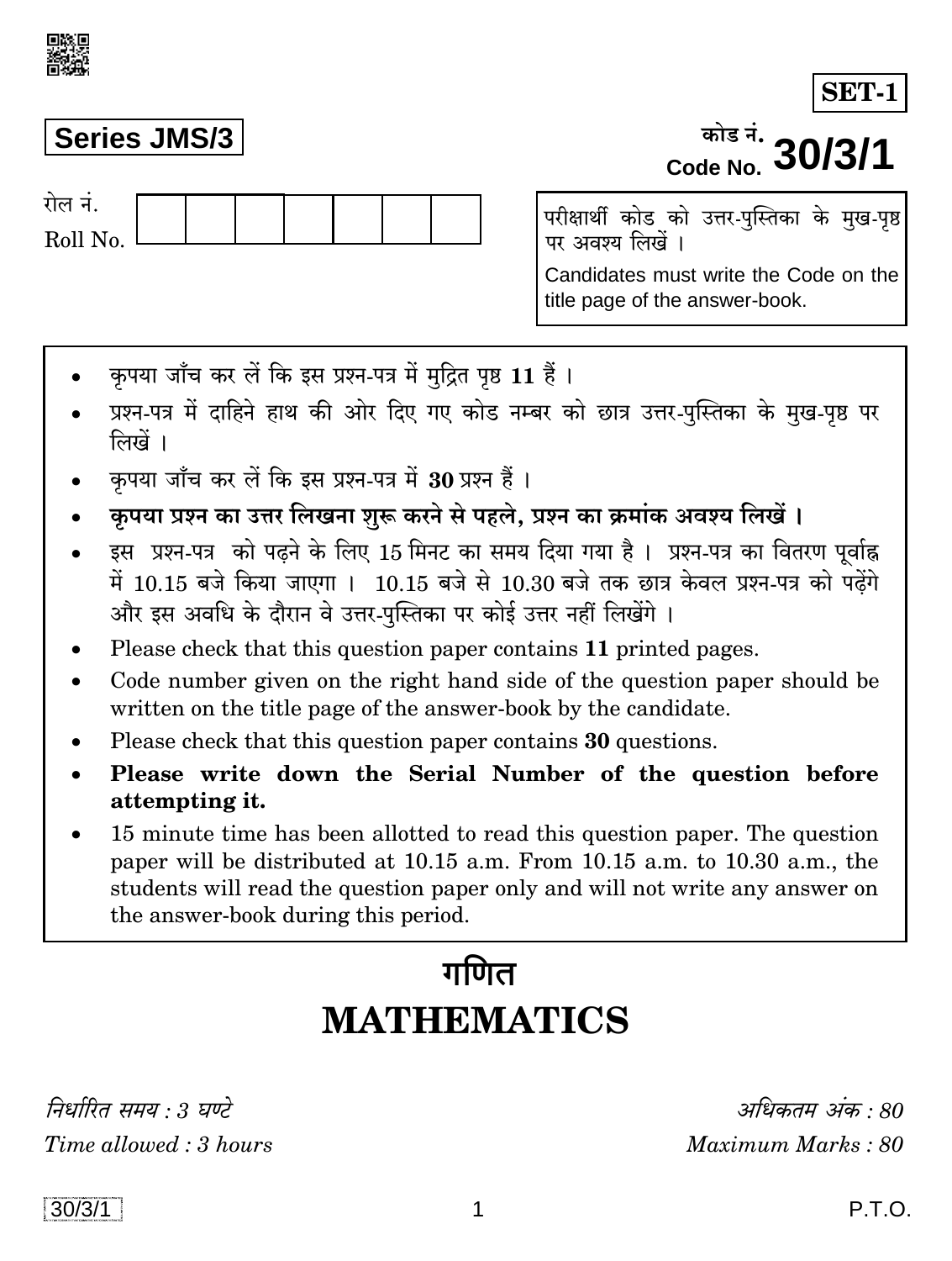

#### सामान्य निर्देश:

- सभी प्रश्न अनिवार्य हैं ।  $(i)$
- इस प्रश्न-पत्र में 30 प्रश्न हैं जो चार खण्डों ... अ. ब. स और द में विभाजित हैं ।  $(ii)$
- खण्ड अ में एक-एक अंक वाले 6 प्रश्न हैं । खण्ड ब में 6 प्रश्न हैं जिनमें से प्रत्येक 2 अंक का है ।  $(iii)$ खण्ड स में 10 प्रश्न तीन-तीन अंकों के हैं । खण्ड द में 8 प्रश्न हैं जिनमें से प्रत्येक 4 अंक का है ।
- प्रश्न पत्र में कोई समग्र विकल्प नहीं है । तथापि 1 अंक वाले 2 प्रश्नों में, 2 अंकों वाले  $(iv)$ 2 प्रश्नों में. 3 अंकों वाले 4 प्रश्नों में और 4 अंकों वाले 3 प्रश्नों में आंतरिक विकल्प प्रदान किए गए हैं । ऐसे प्रश्नों में आपको दिए गए विकल्पों में से केवल **एक** प्रश्न ही करना है ।
- कैलकुलेटरों के प्रयोग की अनुमति नहीं है ।  $(v)$

#### **General Instructions:**

- $(i)$ **All** questions are compulsory.
- The question paper consists of 30 questions divided into four sections  $(ii)$  $A, B, C \text{ and } D.$
- Section A contains 6 questions of 1 mark each. Section B contains  $(iii)$ 6 questions of 2 marks each, Section C contains 10 questions of 3 marks each and Section D contains 8 questions of 4 marks each.
- There is no overall choice. However, an internal choice has been provided in two  $(iv)$ questions of 1 mark each, two questions of 2 marks each, four questions of 3 marks each and **three** questions of 4 marks each. You have to attempt only **one** of the alternatives in all such questions.
- Use of calculators is **not** permitted.  $(v)$

#### खण्ड अ

### **SECTION A**

प्रश्न संख्या 1 से 6 तक प्रत्येक प्रश्न 1 अंक का है । Question numbers 1 to 6 carry 1 mark each.

द्विघात समीकरण  $(x + 5)^2 = 2(5x - 3)$  का विविक्तकर (discriminant) लिखिए ।  $\mathbf{1}$ .

Write the discriminant of the quadratic equation  $(x + 5)^2 = 2(5x - 3)$ .

ज्ञात कीजिए कि संख्या  $\frac{27}{2^3}$   $\frac{1}{6^4}$   $\frac{1}{2^2}$  के दशमलव रूप का दशमलव के कितने स्थानों के  $2.$ 

बाद अंत होगा ।

#### अथवा

संख्या 429 को इसके अभाज्य गुणनखण्डों के गुणनफल के रूप में व्यक्त कीजिए । Find after how many places of decimal the decimal form of the number  $\frac{27}{2^3 \cdot 5^4 \cdot 3^2}$  will terminate.

#### **OR**

Express 429 as a product of its prime factors.  $30/3/1$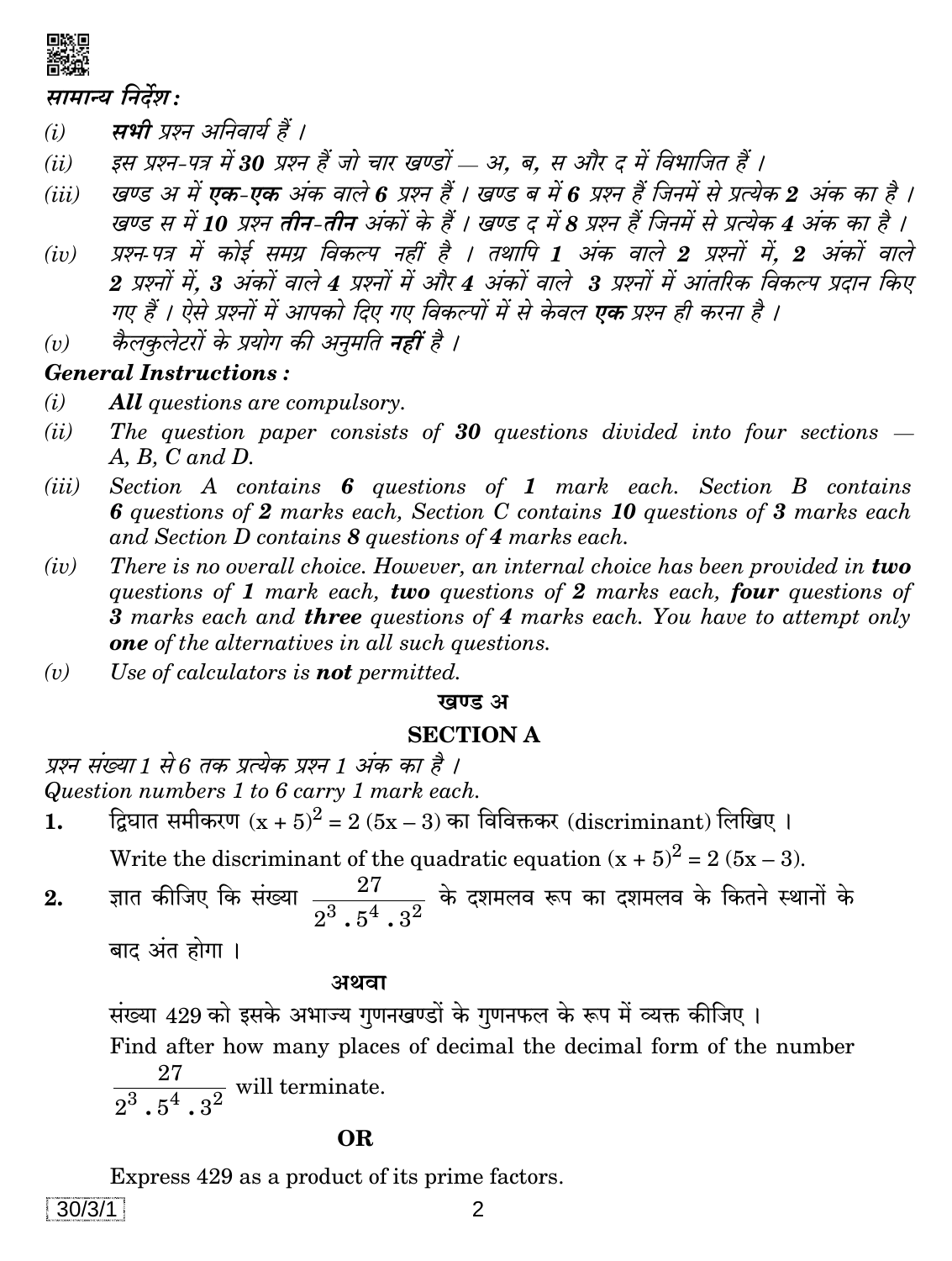

6 के प्रथम 10 गणजों का योगफल ज्ञात कीजिए। 3.

Find the sum of first 10 multiples of 6.

यदि बिंदु A(0, 0) तथा बिंदु B(x,  $-4$ ) के बीच की दूरी 5 इकाई है, तो x के मान ज्ञात 4. कीजिए ।

Find the value(s) of x, if the distance between the points  $A(0, 0)$  and  $B(x, -4)$  is 5 units.

त्रिज्याएँ a तथा b (a > b) के दो संकेन्द्री वृत्त दिए गए हैं । बड़े वृत्त की जीवा, जो छोटे वृत्त 5. की स्पर्श-रेखा है, की लम्बाई ज्ञात कीजिए ।

Two concentric circles of radii a and  $b(a > b)$  are given. Find the length of the chord of the larger circle which touches the smaller circle.

आकृति 1 में, PS = 3 सेमी, QS = 4 सेमी,  $\angle$  PRQ =  $\theta$ ,  $\angle$  PSQ =  $90^{\circ}$ , PQ  $\perp$  RQ तथा 6.  $RQ = 9$  सेमी है ।  $tan \theta$  का मान ज्ञात कीजिए ।



आकृति 1

अथवा

यदि  $\tan \alpha = \frac{5}{12}$  है, तो sec  $\alpha$  का मान ज्ञात कीजिए । In Figure 1, PS = 3 cm, QS = 4 cm,  $\angle$  PRQ =  $\theta$ ,  $\angle$  PSQ = 90°, PQ  $\perp$  RQ and  $RQ = 9$  cm. Evaluate tan  $\theta$ .





If  $\tan \alpha = \frac{5}{19}$ , find the value of sec  $\alpha$ .

**OR**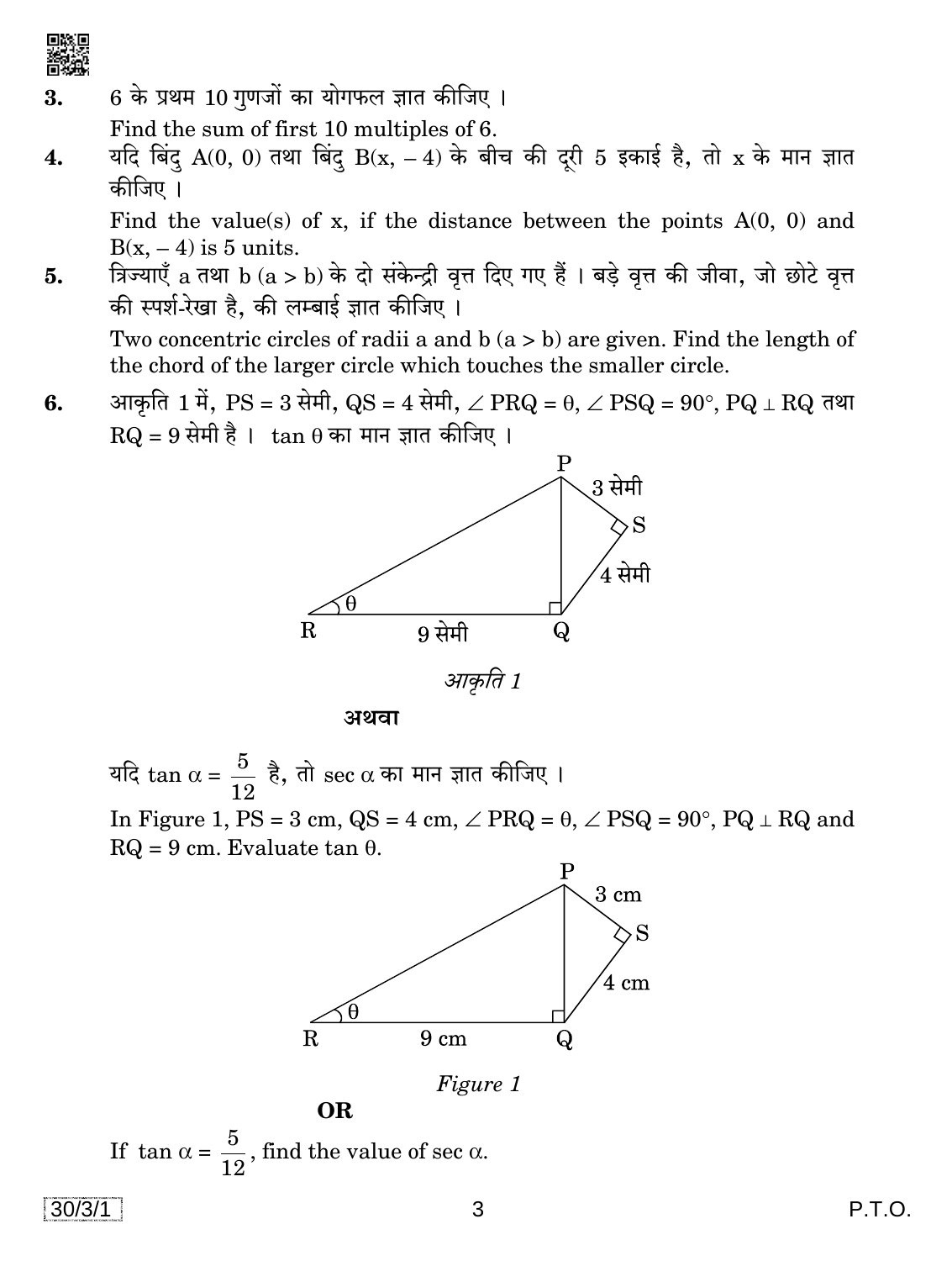

#### खण्ड ब

#### **SECTION B**

प्रश्न संख्या 7 से 12 तक प्रत्येक प्रश्न के 2 अंक हैं । Question numbers 7 to 12 carry 2 marks each.

बिंदु A(3, 1), B(5, 1), C(a, b) तथा D(4, 3) एक समांतर चतुर्भुज ABCD के शीर्ष बिंद 7.  $\ddot{\vec{a}}$  । a तथा  $\bf{b}$  के मान ज्ञात कीजिए ।

#### अथवा

बिंदुओं  $A(-2, 0)$  तथा  $B(0, 8)$  को जोड़ने वाले रेखाखंड को बिंदु P तथा बिंदु Q समंत्रिभाजित करते हैं, जहाँ P बिंदु A के निकट है । बिंदुओं P तथा Q के निर्देशांक ज्ञात कीजिए ।

Points  $A(3, 1)$ ,  $B(5, 1)$ ,  $C(a, b)$  and  $D(4, 3)$  are vertices of a parallelogram ABCD. Find the values of a and b.

#### **OR**

Points P and Q trisect the line segment joining the points  $A(-2, 0)$  and  $B(0, 8)$  such that P is near to A. Find the coordinates of points P and Q.

निम्न रैखिक समीकरण युग्म को हल कीजिए: 8.

$$
3x - 5y = 4
$$
  

$$
2y + 7 = 9x
$$

Solve the following pair of linear equations :

$$
3x - 5y = 4
$$
  

$$
2y + 7 = 9x
$$

यदि 65 तथा 117 के म.स. (HCF) को 65n - 117 के रूप में दर्शाया जा सकता है, तो n 9. का मान ज्ञात कीजिए ।

#### अथवा

तीन लोग सुबह की सैर के लिए एक साथ बाहर निकले और उनके कदम की लम्बाई क्रमश: 30 cm, 36 cm तथा 40 cm है । प्रत्येक को न्यूनतम कितनी दूरी तय करनी होगी कि सभी अपने पूर्ण कदमों में समान दरी चलें ?

If HCF of 65 and 117 is expressible in the form  $65n - 117$ , then find the value of n.

#### OR.

On a morning walk, three persons step out together and their steps measure 30 cm, 36 cm and 40 cm respectively. What is the minimum distance each should walk so that each can cover the same distance in complete steps?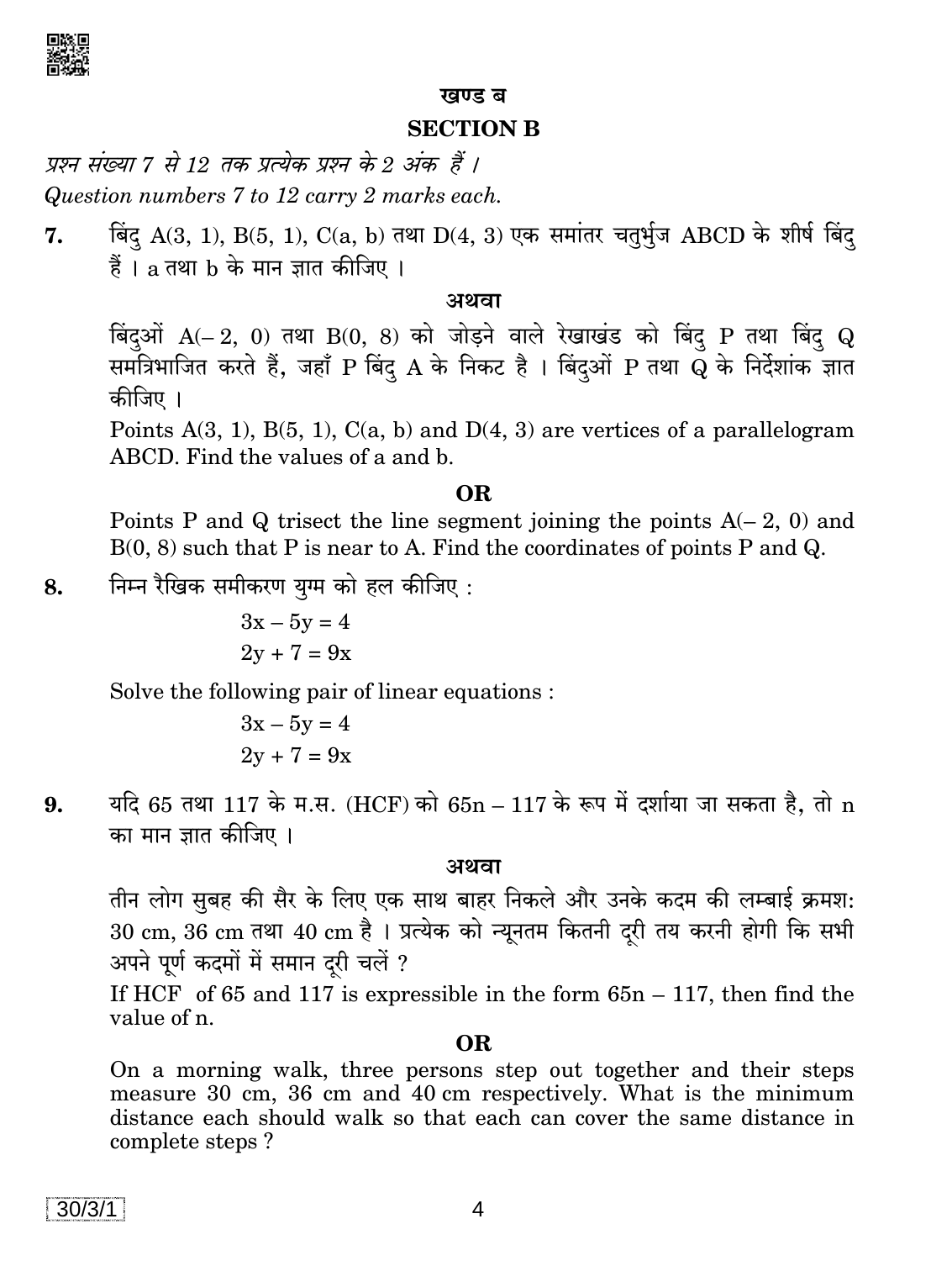- एक पासे को एक बार फेंका जाता है । प्रायिकता ज्ञात कीजिए (i) प्राप्त संख्या एक भाज्य 10. संख्या है. (ii) प्राप्त संख्या एक अभाज्य संख्या है। A die is thrown once. Find the probability of getting (i) a composite number, (ii) a prime number.
- पूर्ण वर्ग बनाने की विधि का प्रयोग करते हुए दर्शाइए कि समीकरण  $x^2 8x + 18 = 0$  का  $11.$ कोई हल नहीं है।

Using completing the square method, show that the equation  $x^2 - 8x + 18 = 0$  has no solution.

कार्ड जिन पर 7 से 40 तक की संख्याएँ लिखी हैं, एक पेटी में रखे हुए हैं । पूनम उनमें से 12. एक कार्ड यादृच्छया निकालती है । प्रायिकता ज्ञात कीजिए कि पूनम द्वारा निकाले गए कार्ड पर अंकित संख्या 7 का एक गणज है।

Cards numbered 7 to 40 were put in a box. Poonam selects a card at random. What is the probability that Poonam selects a card which is a multiple of 7?

#### खण्ड स

#### **SECTION C**

प्रश्न संख्या 13 से 22 तक प्रत्येक प्रश्न के 3 अंक हैं ।

Question numbers 13 to 22 carry 3 marks each.

किसी त्रिभुज ABC के शीर्ष A से भुजा BC पर डाला गया लम्ब BC को बिंद D पर इस 13. प्रकार मिलता है कि DB = 3CD है। सिद्ध कीजिए कि  $2AB^2 = 2AC^2 + BC^2$ .

#### अथवा

AD और PM त्रिभुजों ABC और PQR की क्रमश: माध्यिकाएँ हैं जबकि  $\Delta$  ABC ~  $\Delta$  PQR है । सिद्ध कीजिए कि  $\frac{AB}{PQ} = \frac{AD}{PM}$  है ।

The perpendicular from A on side BC of a  $\triangle$  ABC meets BC at D such that DB = 3CD. Prove that  $2AB^2 = 2AC^2 + BC^2$ .

**OR** 

AD and PM are medians of triangles ABC and PQR respectively where  $\triangle$  ABC ~  $\triangle$  PQR. Prove that  $\frac{AB}{PQ} = \frac{AD}{PM}$ .

बहुपद  $p(x)$  को बहुपद  $g(x)$  से भाग करके जाँच कीजिए कि क्या  $g(x)$  बहुपद  $p(x)$  का एक 14. गणनखंड है। दिया गया है कि

 $p(x) = x^5 - 4x^3 + x^2 + 3x + 1$ ,  $g(x) = x^3 - 3x + 1$ Check whether  $g(x)$  is a factor of  $p(x)$  by dividing polynomial  $p(x)$  by polynomial  $g(x)$ ,

where 
$$
p(x) = x^5 - 4x^3 + x^2 + 3x + 1
$$
,  $g(x) = x^3 - 3x + 1$ 

 $30/3/1$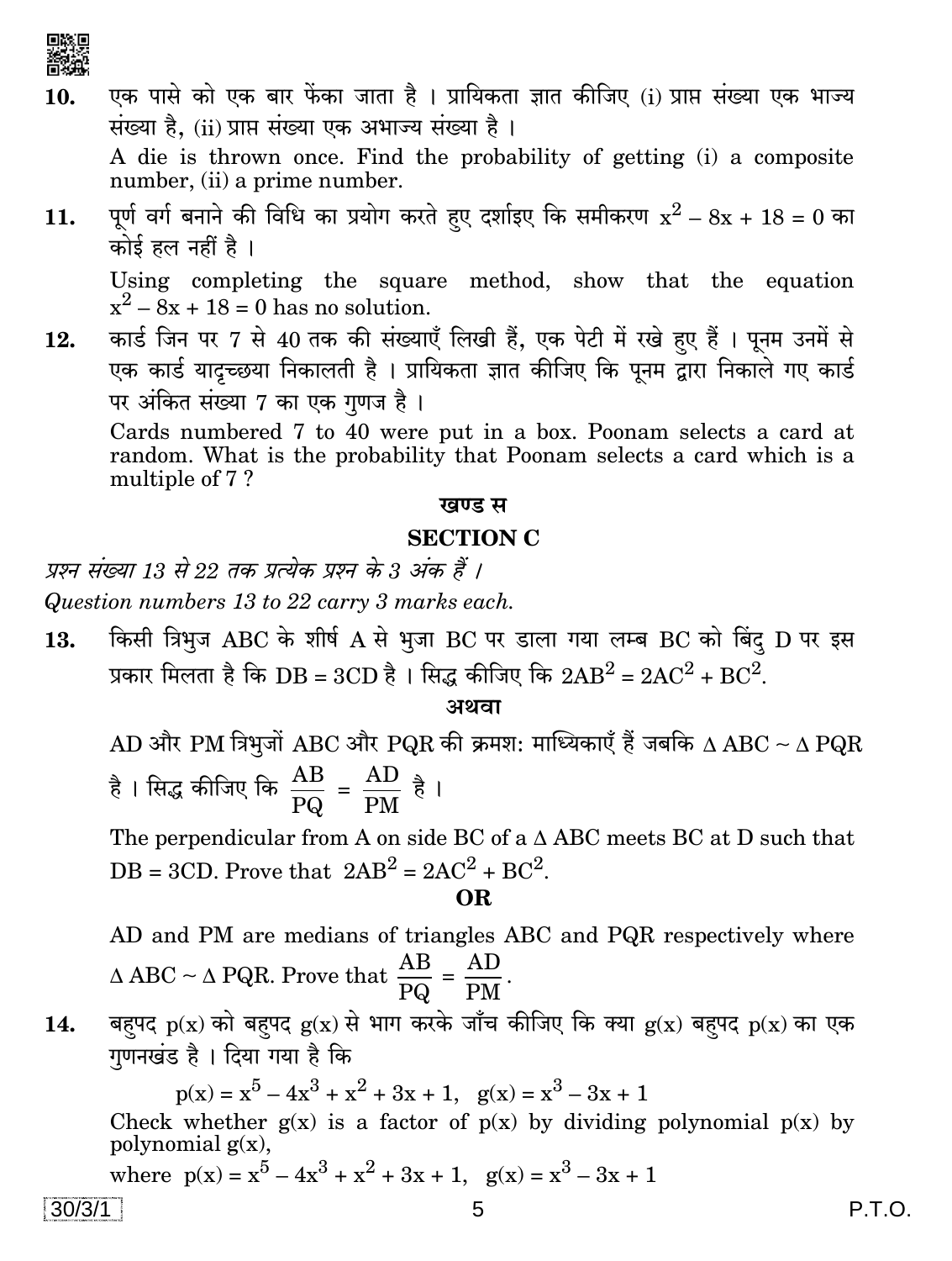

शीर्षों  $A(0, -1)$ ,  $B(2, 1)$  और  $C(0, 3)$  वाले त्रिभुज ABC की भुजाओं के मध्य-बिन्दुओं से 15. बनने वाले त्रिभुज का क्षेत्रफल ज्ञात कीजिए। Find the area of the triangle formed by joining the mid-points of the sides

of the triangle ABC, whose vertices are  $A(0, -1)$ ,  $B(2, 1)$  and  $C(0, 3)$ .

- समीकरणों  $x y + 1 = 0$  और  $3x + 2y 12 = 0$  का ग्राफ खींचिए । ग्राफ द्वारा, x और y 16. के दोनों समीकरणों को संतष्ट करने वाले मान ज्ञात कीजिए। Draw the graph of the equations  $x - y + 1 = 0$  and  $3x + 2y - 12 = 0$ . Using this graph, find the values of x and y which satisfy both the equations.
- सिद्ध कीजिए कि  $\sqrt{3}$  एक अपरिमेय संख्या है। 17.

#### अथवा

वह बड़ी-से-बड़ी संख्या ज्ञात कीजिए जिससे संख्याओं 1251, 9377 तथा 15628 को भाग करने पर क्रमश: 1, 2 तथा 3 शेषफल आता है।

Prove that  $\sqrt{3}$  is an irrational number.

OR.

Find the largest number which on dividing 1251, 9377 and 15628 leaves remainders 1, 2 and 3 respectively.

A, B और C त्रिभुज ABC के अंत: कोण हैं । दिखाइए कि 18.

(i) 
$$
\sin\left(\frac{B+C}{2}\right) = \cos\frac{A}{2}
$$

(ii) 
$$
\mathfrak{A} = 90^\circ \, \mathfrak{k}, \, \mathfrak{A} \, \tan\left(\frac{B+C}{2}\right)
$$
का मान ज्ञात कीजिए ।

#### अथवा

यदि tan  $(A + B) = 1$  तथा tan  $(A - B) = \frac{1}{\sqrt{3}}$  है, जहाँ 0° < A + B < 90°, A > B है,

तो A तथा B के मान ज्ञात कीजिए।

A, B and C are interior angles of a triangle ABC. Show that

 $\sin\left(\frac{B+C}{2}\right) = \cos\frac{A}{2}$  $(i)$ 

If  $\angle A = 90^\circ$ , then find the value of  $\tan\left(\frac{B+C}{2}\right)$ .  $(ii)$ 

### If tan  $(A + B) = 1$  and tan  $(A - B) = \frac{1}{\sqrt{3}}$ ,  $0^{\circ} < A + B < 90^{\circ}$ ,  $A > B$ , then find the values of A and B.

OR.

 $30/3/1$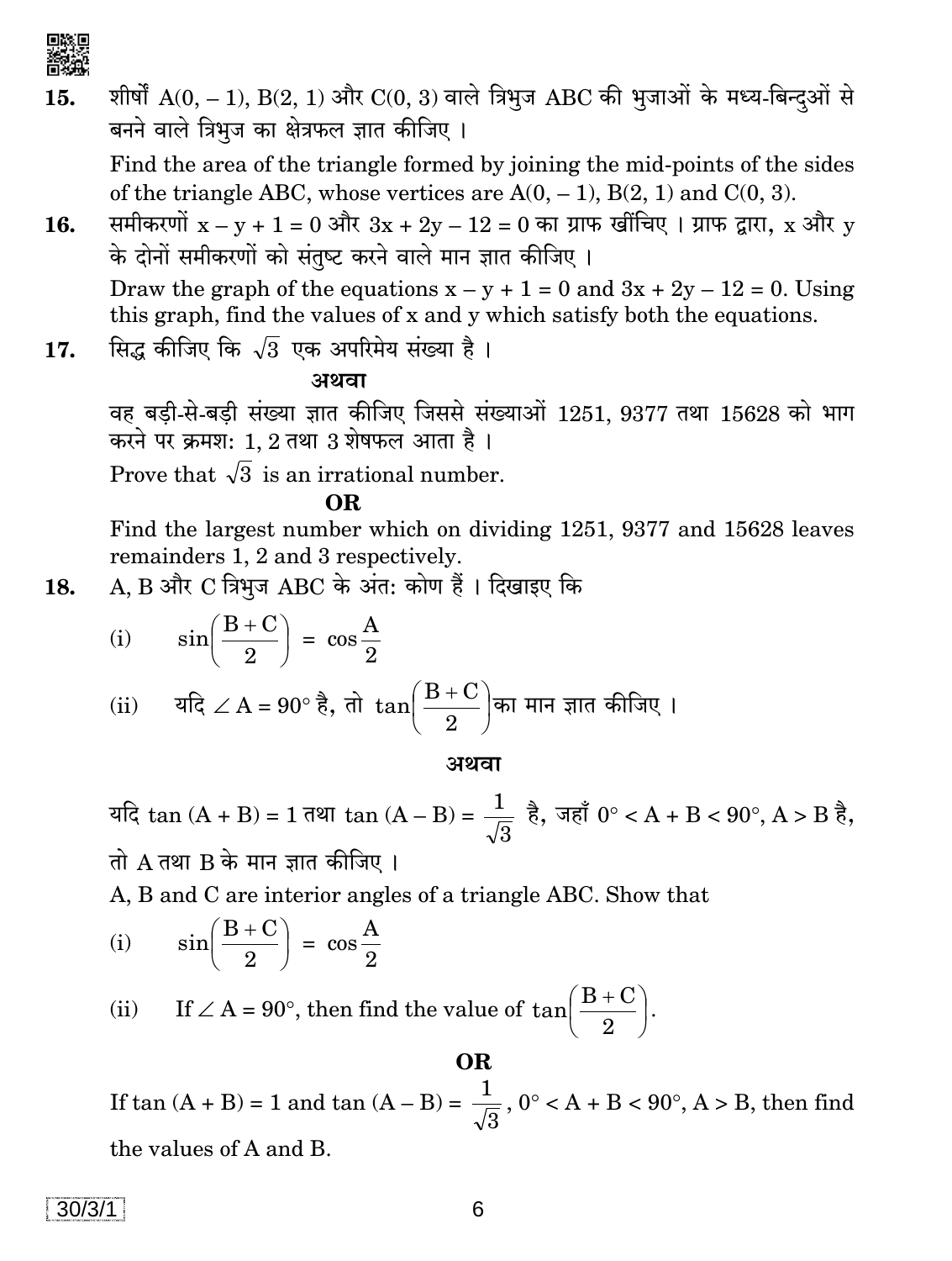

आकृति 2 में, 5 सेमी त्रिज्या के एक वृत्त की 8 सेमी लंबी एक जीवा PQ है । P और Q पर 19. स्पर्श-रेखाएँ परस्पर एक बिंद T पर प्रतिच्छेद करती हैं। TP की लंबाई ज्ञात कीजिए।



अथवा

सिद्ध कीजिए कि वृत्त के परिगत बनी चतुर्भुज की आमने-सामने की भुजाएँ, वृत्त के केन्द्र पर संपूरक कोण अंतरित करती हैं।

In Figure 2, PQ is a chord of length 8 cm of a circle of radius 5 cm. The tangents at P and Q intersect at a point T. Find the length TP.



Prove that opposite sides of a quadrilateral circumscribing a circle subtend supplementary angles at the centre of the circle.

6 मी. चौड़ी और 1.5 मी. गहरी एक नहर में पानी 10 किमी/घं. की चाल से बह रहा है। 20. 30 मिनट में, यह नहर कितने क्षेत्रफल की सिंचाई कर पाएगी जबकि सिंचाई के लिए 8 सेमी गहरे ठहरे हुए पानी की आवश्यकता होती है ?

Water in a canal, 6 m wide and  $1.5$  m deep, is flowing with a speed of 10 km/h. How much area will it irrigate in 30 minutes if 8 cm of standing water is needed?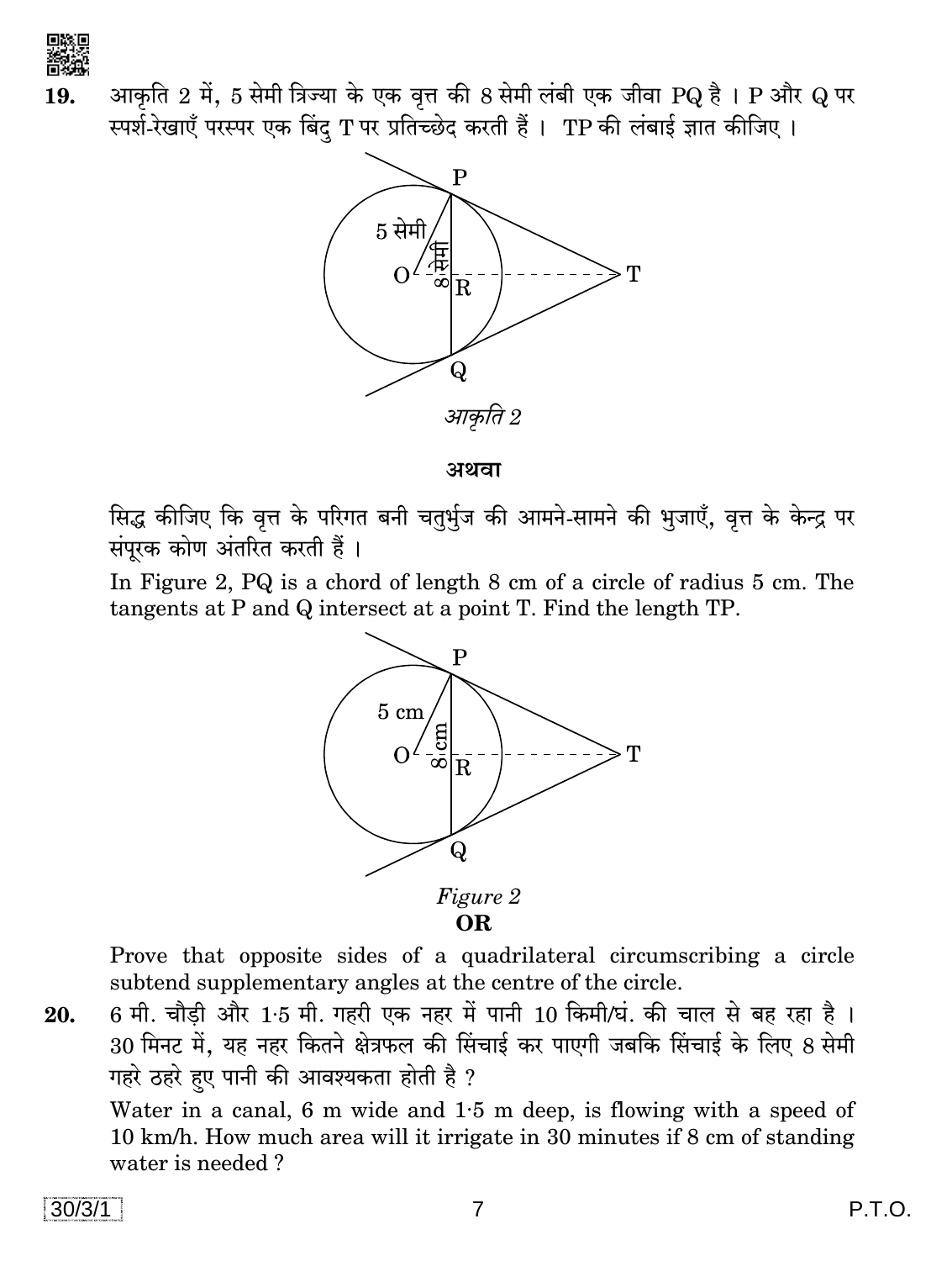

किसी कक्षा अध्यापिका ने पूरे सत्र के लिए अपनी कक्षा के 40 विद्यार्थियों की अनुपस्थिति 21. निम्नलिखित रूप में रिकॉर्ड की । एक विद्यार्थी जितने दिन अनुपस्थित रहा उनका माध्य ज्ञात कीजिए ।

| दिनों की<br>  सख्या :        |    | $0-6$   6 - 12   12 - 18   18 - 24   24 - 30   30 - 36   36 - 42 |  |  |
|------------------------------|----|------------------------------------------------------------------|--|--|
| विद्यार्थियों की<br> सख्या : | 10 |                                                                  |  |  |

A class teacher has the following absentee record of 40 students of a class for the whole term. Find the mean number of days a student was absent.

| Number of<br>$_{\rm days}$ : |    |  | $0-6$   6 - 12   12 - 18   18 - 24   24 - 30   30 - 36   36 - 42 |  |
|------------------------------|----|--|------------------------------------------------------------------|--|
| Number of<br>students:       | 10 |  |                                                                  |  |

किसी कार के दो वाइपर (wipers) हैं, जो परस्पर कभी आच्छादित नहीं होते हैं । प्रत्येक 22. वाइपर की पत्ती की लम्बाई 21 सेमी है और 120° के कोण तक घुमकर सफाई कर सकता है। पत्तियों की प्रत्येक बृहार के साथ जितना क्षेत्रफल साफ हो जाता है, वह ज्ञात कीजिए।  $\left(\pi=\frac{22}{7}\right.$  लीजिए)

A car has two wipers which do not overlap. Each wiper has a blade of length 21 cm sweeping through an angle 120°. Find the total area cleaned

at each sweep of the blades. (Take  $\pi = \frac{22}{7}$ )

#### खण्ड ट

#### **SECTION D**

प्रश्न संख्या 23 से 30 तक प्रत्येक प्रश्न के 4 अंक हैं ।

Question numbers 23 to 30 carry 4 marks each.

13 मीटर व्यास वाले एक वृत्ताकार पार्क की परिसीमा के एक बिंद पर एक खंभा इस प्रकार 23. गाड़ना है कि इस पार्क के एक व्यास के दोनों अंत बिंदुओं पर बने फाटकों A और B से खंभे की दूरियों का अंतर 7 मीटर हो । क्या ऐसा करना संभव है ? यदि है, तो दोनों फाटकों से कितनी दूरियों पर खंभा गाड़ना है ?

A pole has to be erected at a point on the boundary of a circular park of diameter 13 m in such a way that the difference of its distances from two diametrically opposite fixed gates A and B on the boundary is 7 m. Is it possible to do so ? If yes, at what distances from the two gates should the pole be erected?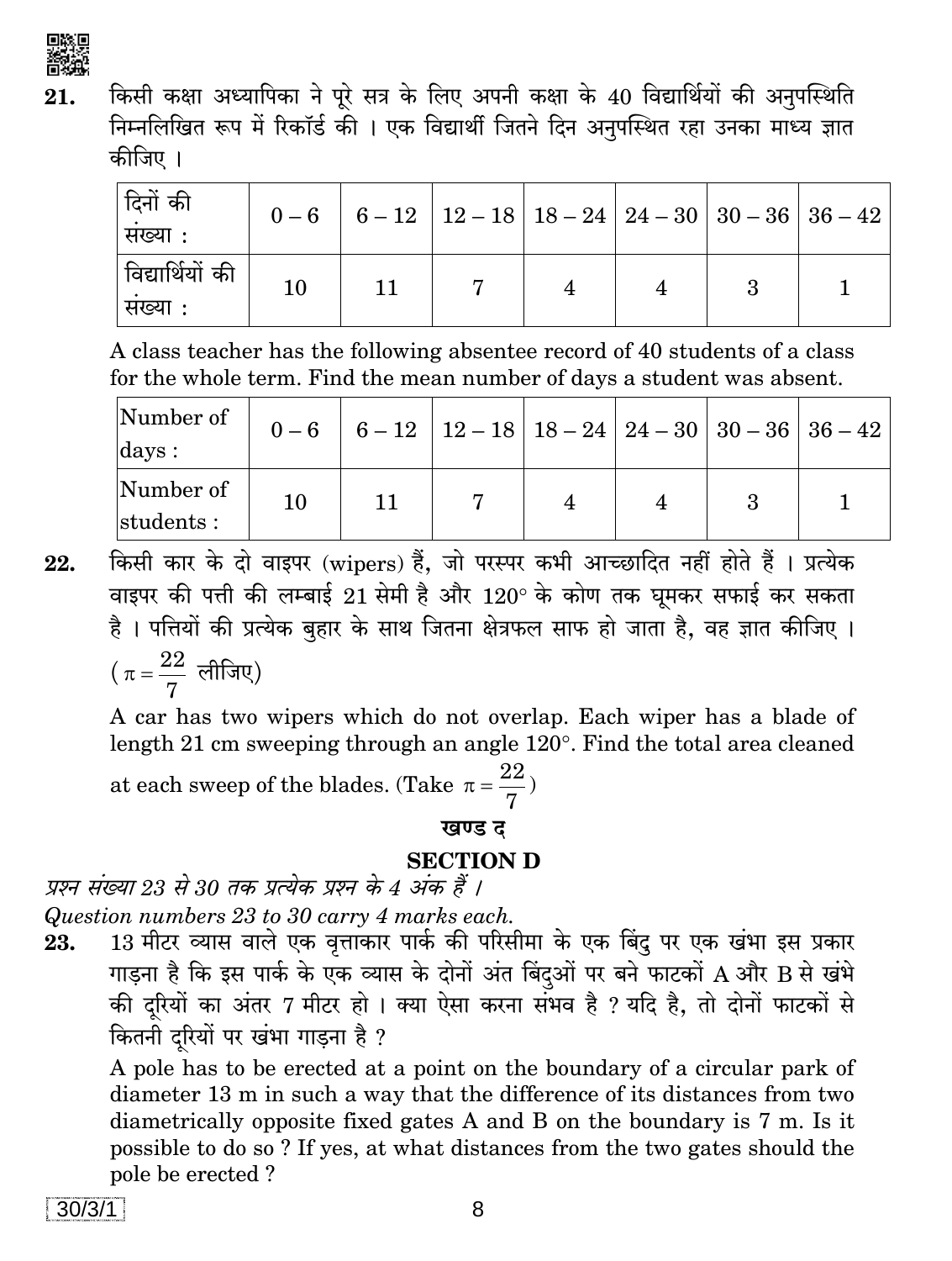

यदि किसी समांतर श्रेढी के mवें पद का m गुणा, इसके nवें पद के n गुणा के बराबर हो 24.  $(m \neq n)$ , तो दर्शाइए कि समांतर श्रेढी का  $(m + n)$ वाँ पद शून्य होगा।

अथवा

किसी समांतर श्रेढी की प्रथम तीन संख्याओं का योगफल 18 है। यदि पहले और तीसरे पद का गुणनफल सार्व अंतर का 5 गुणा हो, तो तीनों संख्याओं को ज्ञात कीजिए।

If m times the m<sup>th</sup> term of an Arithmetic Progression is equal to n times its n<sup>th</sup> term and m  $\neq$  n, show that the  $(m + n)$ <sup>th</sup> term of the A.P. is zero.

The sum of the first three numbers in an Arithmetic Progression is 18. If the product of the first and the third term is 5 times the common difference, find the three numbers.

एक त्रिभुज ABC की रचना कीजिए जिसमें भुजा BC = 6 सेमी, AB = 5 सेमी और 25.  $\angle$  ABC = 60° हो । फिर एक अन्य त्रिभुज की रचना कीजिए जिसकी भुजाएँ  $\Delta$  ABC की संगत भुजाओं की  $\frac{3}{4}$  गुनी हों । Construct a triangle ABC with side BC =  $6 \text{ cm}$ , AB =  $5 \text{ cm}$  and  $\angle$  ABC = 60°. Then construct another triangle whose sides are  $\frac{3}{4}$  of the

corresponding sides of the triangle ABC.

आकृति 3 में, सजावट के लिए बना एक ब्लॉक दर्शाया गया है जो दो ठोसों – एक घन तथा 26. एक अर्धगोले से बना है। ब्लॉक का आधार एक 6 सेमी भूजा का घन है तथा उसके ऊपर एक अर्धगोला है जिसका व्यास 4.2 सेमी है। ज्ञात कीजिए





 $\rm \acute{\text{o}}$  सेमी

अथवा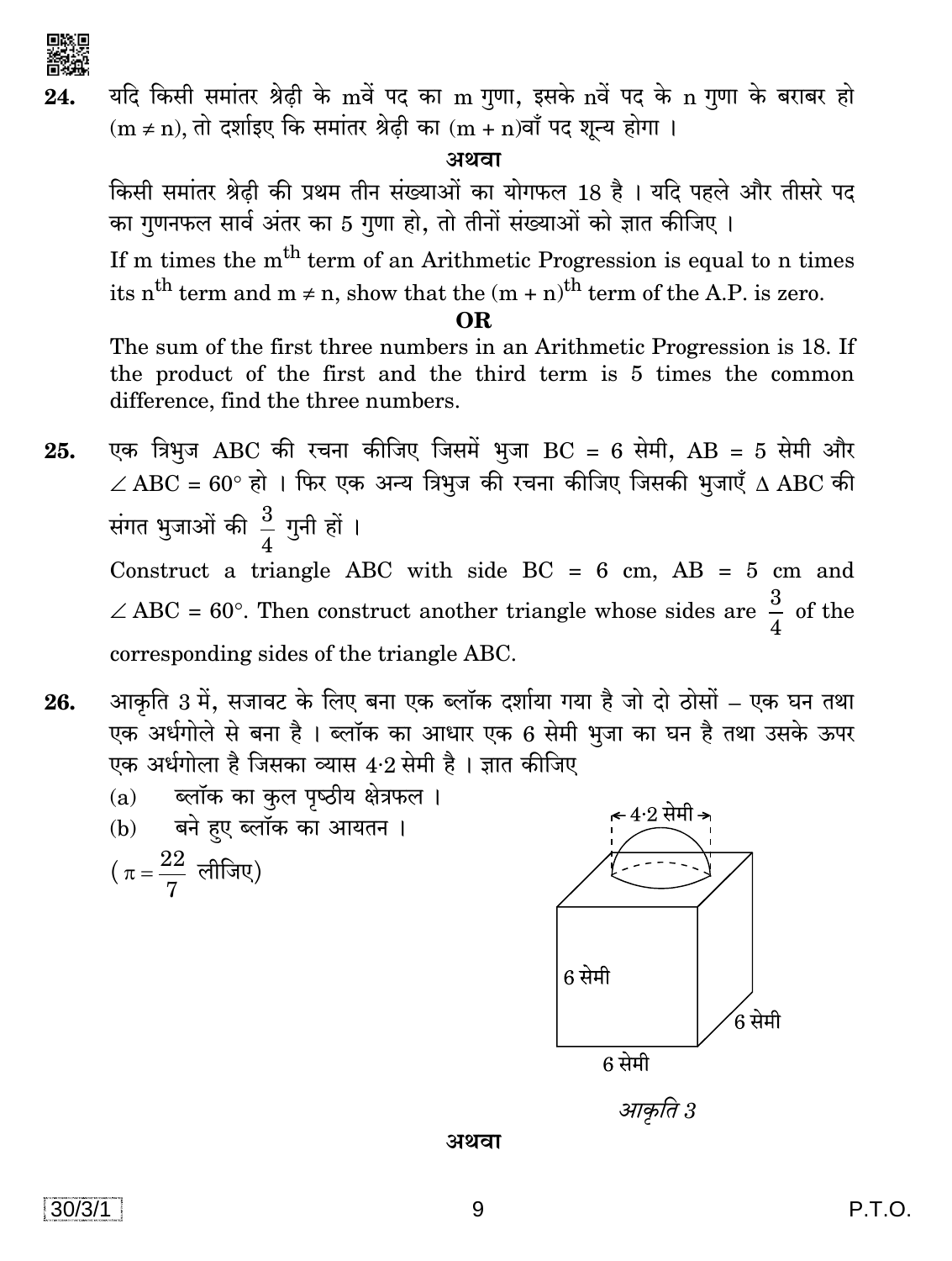

ऊपर से खुली एक बाल्टी शंक के छिन्नक के आकार की है जिसकी धारिता 12308·8 सेमी<sup>3</sup> है। उसके ऊपरी तथा निचले वृत्ताकार सिरों की त्रिज्याएँ क्रमश: 20 सेमी तथा 12 सेमी हैं। बाल्टी की ऊँचाई ज्ञात कीजिए तथा बाल्टी को बनाने में लगी धात की चादर का क्षेत्रफल ज्ञात कीजिए ।  $(\pi = 3.14$  का प्रयोग कीजिए)

In Figure 3, a decorative block is shown which is made of two solids, a cube and a hemisphere. The base of the block is a cube with edge 6 cm and the hemisphere fixed on the top has a diameter of 4.2 cm. Find

- the total surface area of the block.  $(a)$
- the volume of the block formed. (Take  $\pi = \frac{22}{7}$ ) (b)



Figure 3

**OR** 

A bucket open at the top is in the form of a frustum of a cone with a capacity of  $12308.8 \text{ cm}^3$ . The radii of the top and bottom circular ends are 20 cm and 12 cm respectively. Find the height of the bucket and the area of metal sheet used in making the bucket. (Use  $\pi = 3.14$ )

यदि किसी त्रिभुज की एक भुजा के समांतर अन्य दो भुजाओं को भिन्न-भिन्न बिंदुओं पर 27. प्रतिच्छेद करने के लिए एक रेखा खींची जाए, तो सिद्ध कीजिए कि ये अन्य दो भूजाएँ एक ही अनुपात में विभाजित हो जाती हैं।

#### अथवा

सिद्ध कीजिए कि एक समकोण त्रिभूज में कर्ण का वर्ग शेष दो भूजाओं के वर्गों के योगफल के बराबर होता है ।